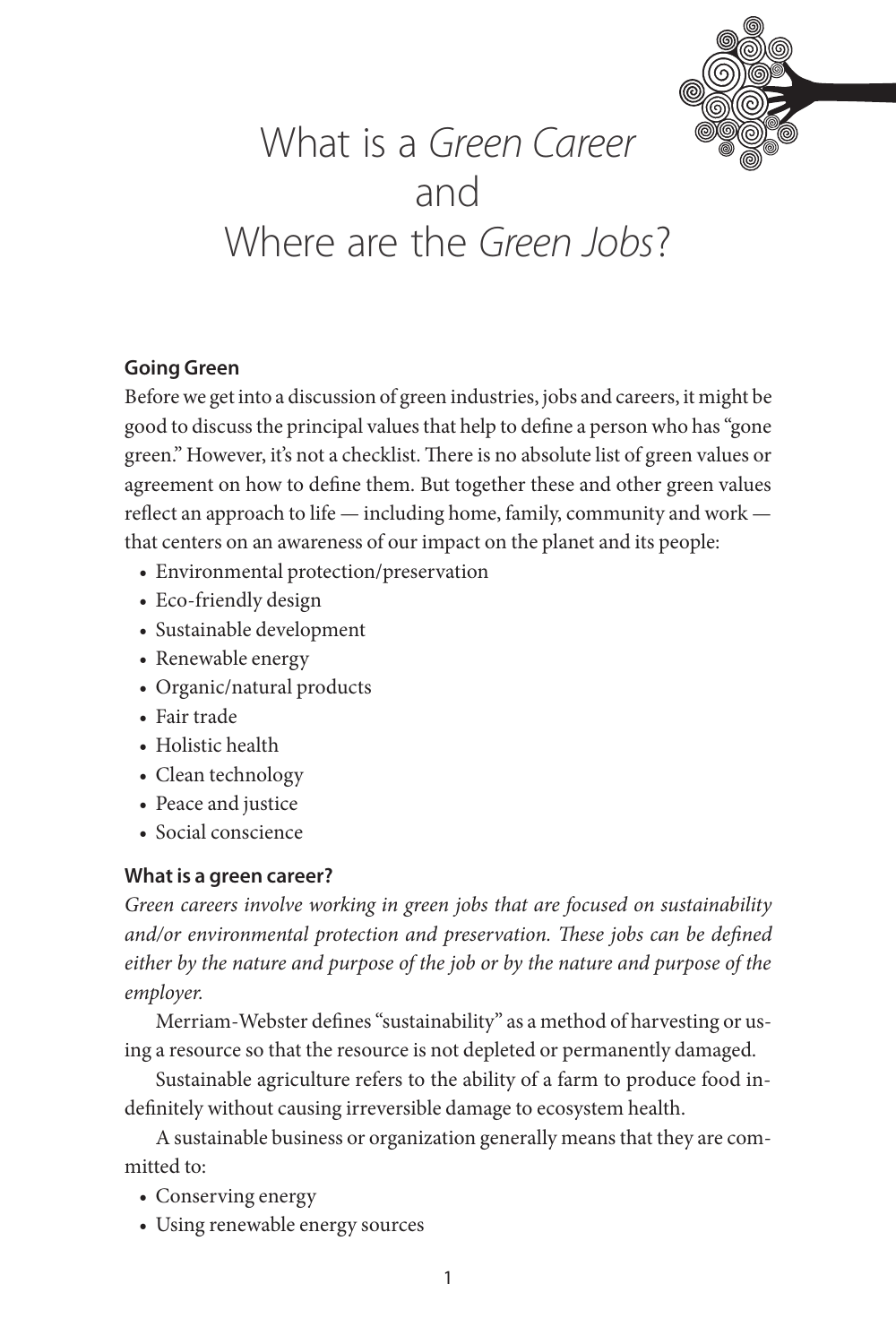- Preventing pollution
- Reducing waste
- • Conserving water

An "occupation" is a way of categorizing similar jobs. For example, the occupation of journalist encompasses a variety of journalist jobs, including those that specialize in politics, technology or entertainment. Some journalists specialize in environmental issues. Occupations are not defined on the basis of the *greenness* of their jobs or the employers they work for. There are two important consequences of this reality:

- 1. You can't judge an individual job for greenness on the basis of its title or on the basis of the parent occupation to which it is related. There are scarce few occupations in which *all* of its jobs are green. Therefore you must look at the nature and purpose of the individual job, or the nature and purpose of the employer, in order to determine if it's a green job.
- 2. You can't know how many green jobs currently exist or how many will exist in the future — based on our government's current employment statistics research programs. These employment statistics depend on the Standard Occupational Classification (SOC) system which is never up-to-date on current workforce trends. Therefore valid statistics on individual green jobs are impossible without doing an extensive survey of the employment in specific green industries or in a specific geographic area.

Just to be clear, the above definition of "green careers" includes "green collar jobs," which can be defined in any number of ways, depending on your perspective and/or agenda. The definition of "green collar jobs" can range from manual labor jobs that are green to any green job, without regard to education level.

Our definition of "green careers" includes jobs at every level of skill and experience, including manual labor jobs as well as the environmental science and engineering professions that form the traditional foundation for green/ environmental work. But the definition also includes a wide variety of other career fields, including those of management, support and administrative staff that can be found in virtually all industries — if and when those jobs meet our green jobs criteria.

# **Where Are the Green Jobs?**

In response to climate change and other concerns, our society is going green, and that includes the workplace. Many employers are creating new green jobs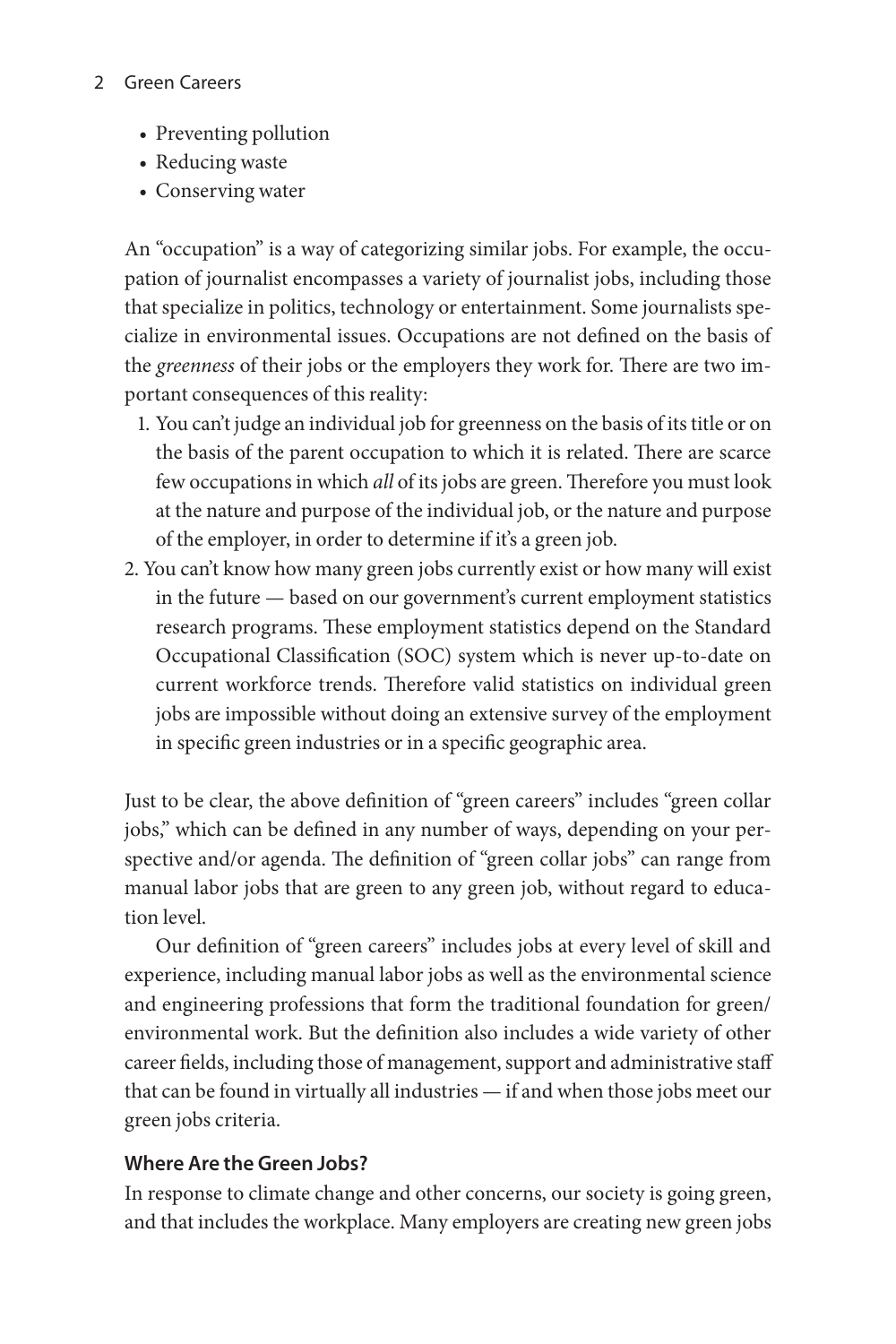and changing their existing jobs in terms of how the work is done. Others are starting up new businesses built on a foundation of green values. Although we don't know the exact number of green jobs, recent studies are now suggesting that five to seven percent of the jobs in the US are green jobs, and that percentage is expected to increase significantly through 2030 to where green jobs may account for one of every four or five jobs. So it is clear that both the number and the percentage of green jobs is growing. It is also clear that green jobs now represent a wide variety of occupational choices that didn't exist just two to three years ago. They can now be found in every corner of the workplace and economy.

The following list shows the industries and their sectors where most green jobs can be found.

# **Advertising and Public Relations Services Industry (Green)**

• All sectors

# **Agriculture and Food Industry**

Green sectors include:

- Green/Natural/Organic Food Restaurants
- Makers of Natural/Organic Food Products
- Sellers of Prepared Natural/Organic Food
- • Sustainable/Organic Farms
- Sustainable/Organic Nurseries/Greenhouses
- Sustainable Aquaculture Farms/Fish Hatcheries

# **Alternative Fuel Vehicles Industry**

Green sectors include:

- Advanced Technology Vehicle Manufacturers (electric, hybrids, fuel cell, hydrogen)
- • Alternative Fuel Vehicle Manufacturers
- Alternative Fuel Producers/Distributors
- Alternative Fuel Vehicle Repairers (technicians, first-responders)
- Alternative Fuel Vehicle Sales/Service
- • Battery Manufacturers

# **Bicycle Industry**

Green sectors include:

- Bicycle Courier and Cargo Services
- Bicycle Manufacturing
- • Bicycle Sales and Service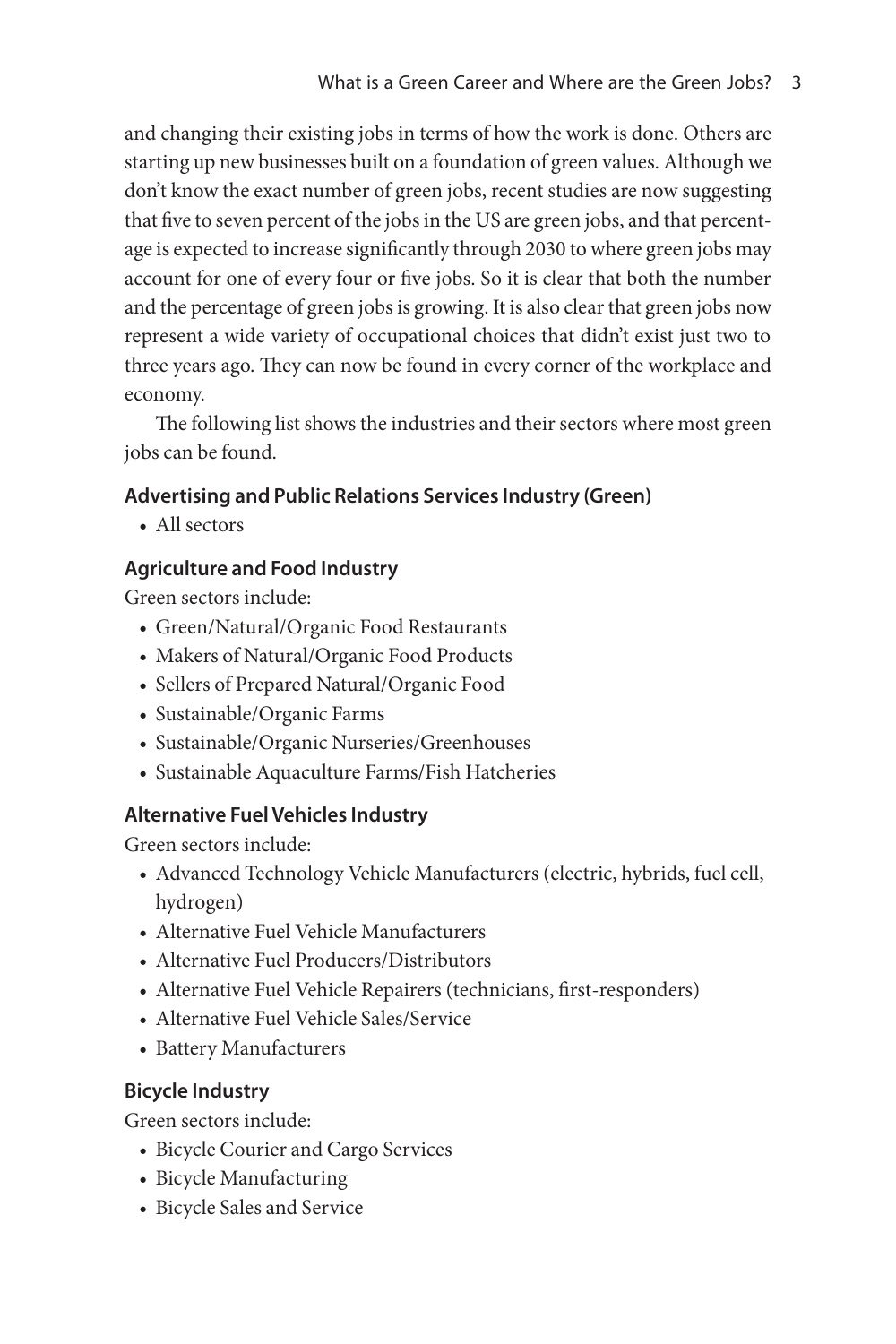### **Biotech/Life Sciences Industry**

Green sectors include:

- Blue Biotechnology (marine and aquatic applications)
- Green Biotechnology (agricultural applications)
- Red Biotechnology (medical applications)
- White Biotechnology (industrial applications)
- • Bioeconomy (investments and economic output)

# **Building Industry (Green/Sustainable)**

Green sectors include:

- • Architectural Services
- Building Materials
- Building/Construction/Specialty Trade Contractors
- Furniture/Cabinet Makers (using environmentally certified/recycled wood)
- Salvage and Deconstruction Services

# **Cleaning and Janitorial Services Industry (Green Cleaning)**

• All sectors

# **Clothing and Accessories Industry (Organic/Natural/Recycled Material)**

Green sectors include:

- Design
- Manufacturing
- Wholesale
- • Retail

# **Ecotourism Industry**

• All sectors

# **Engineering Services Industry (Green)**

Green sectors include:

- • Chemical
- Civil
- • Construction Management Services
- Environmental
- Land Planning
- Manufacturing/Production
- Surveying
- Transportation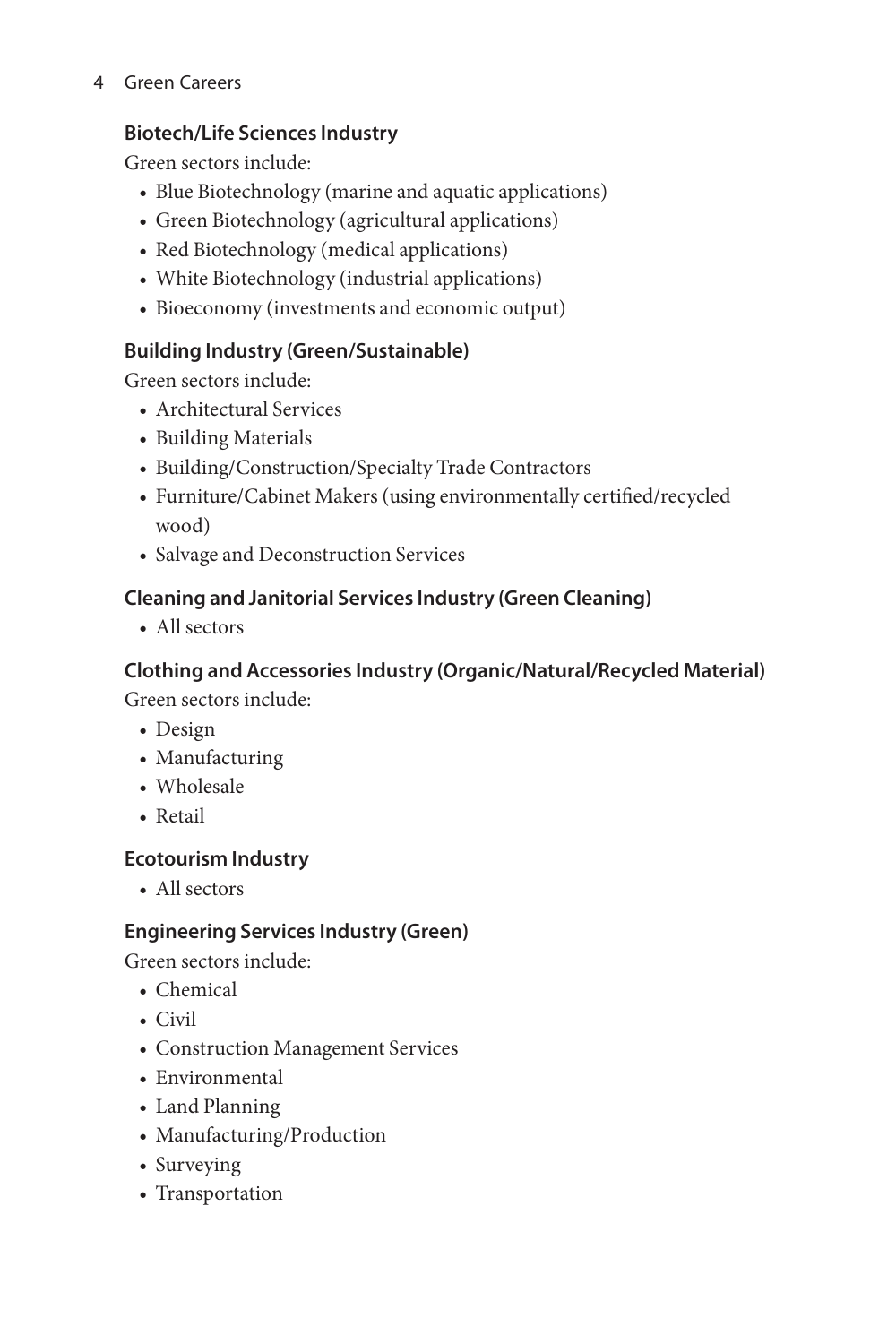# **Environmental Health and Safety Services Industry (Consulting)**

• All sectors

# **Environmental and Hazardous Materials (HazMat) Services Industry**

Green sectors include:

- Environmental Consulting Services
- Hazardous Materials (HazMat) Services
- Environmental Engineering Services see Engineering Services Industry

# **Geography and GIS Services Industry**

• All sectors

# **Government**

Green sectors include:

- Federal: e.g., Army Corps of Engineers; Bureau of Land Management (BLM); Centers for Disease Control and Prevention (CDC); Department of Energy; Environmental Protection Agency; Fish and Wildlife Service; Forest Service; Geological Survey (USGS); National Oceanic and Atmospheric Administration (NOAA); National Park Service; Natural Resources Conservation Service (NRCS)
- State: e.g., Agriculture and Food Safety; Coastal Zone Management; Community and Economic Development; Emergency Services; Energy; Fisheries and Wildlife Protection; Parks and Recreation; Planning; Pollution Control and Prevention; Public Health; Water Resources
- Local (cities, towns, counties, special districts): e.g., Air Quality Management; Conservation/Park Land Management; Electricity; Green Building; Green Business; Public Transportation; Recycling; Regional Planning; Waste Management; Water and Wastewater Treatment

# **Investment Services Industry (Sustainable/Socially Responsible Investing/SRI)**

• All sectors

# **Journalism and Publishing Industry (Green/Sustainable)**

• All sectors

### **Landscaping and Habitat Restoration Services Industry (Green)** Green sectors include:

- Arborist/Tree Services
- • Gardening/Landscape Maintenance Services
- Habitat Restoration Services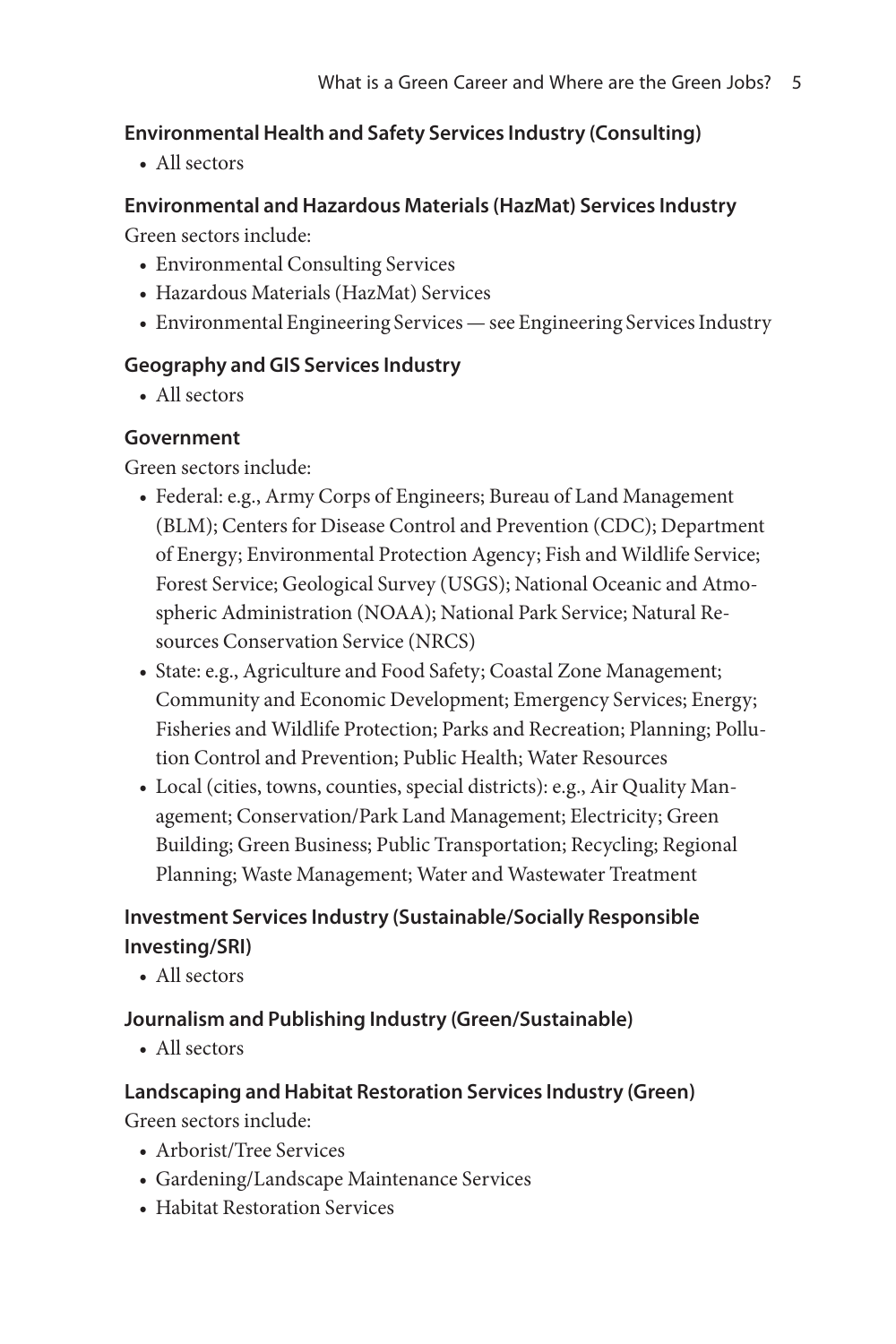- Landscape Architectural Services
- Landscape Contractors

# **Legal Services Industry (Environmental and Land Use Law)**

• All sectors

# **Natural Sciences Consulting Services**

Specialties include:

- • Atmospheric and Space Scientists
- • Biochemists, Biophysicists and Toxicologists
- • Chemists and Forensic Toxicologists
- Environmental Scientists
- Epidemiologists
- Foresters and Forest Pathologists
- Geoscientists, Environmental Geologists, Hydrogeologists and Marine Geologists
- Hydrologists and Water Resources Managers
- Microbiologists and Environmental Health Microbiologists
- Physicists and Health Physicists
- Soil and Plant Scientists
- Soil and Water Conservationists
- • Zoologists, Wildlife Biologists and Marine Biologists

# **Non-profit Organizations (Green/Environmental)**

• All environmental sectors

# **Printing Industry (Green/Sustainable)**

• All sectors

# **Recycling Industry (Green)**

Green sectors include:

- Electronics (cell phones, computers)
- Glass
- Metal
- Paper
- Plastics
- • Textiles
- • Wood

# **Renewable Energy Industry**

Green sectors include:

• Biomass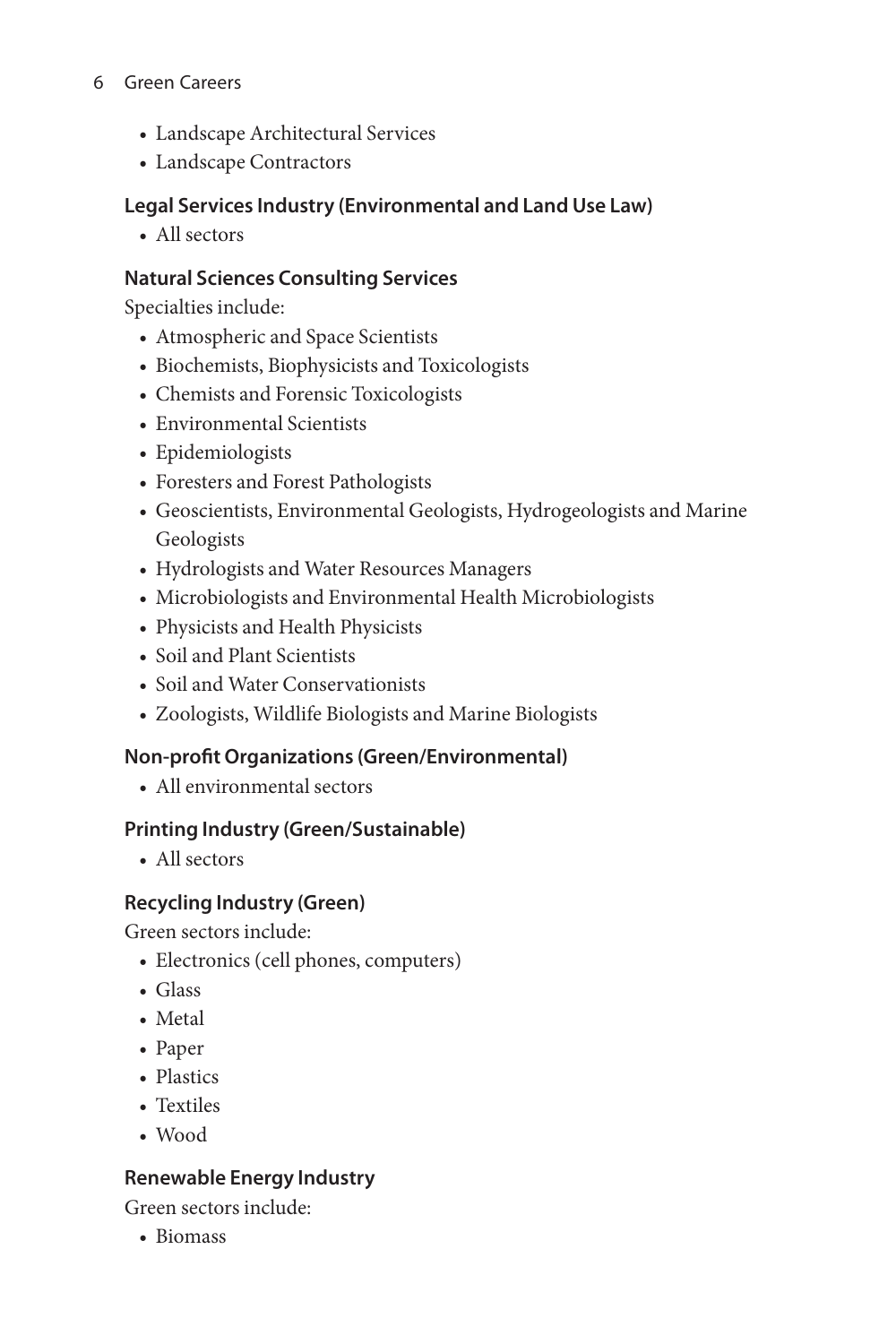- Solar Systems Manufacturing
- Solar Systems Sales, Installation and Service
- Wind Turbines Manufacturing
- Wind Turbines Sales, Installation and Service

#### **Utilities Industry**

Green sectors include:

- Electric Power Generation, Transmission and Distribution
- • Natural Gas Distribution
- Water, Sewage and Other Systems

#### **Other: Misc. Retail (Green/Sustainable/Organic Products)**

Green sectors include:

- • Crafts/Artwork made by Third World Artisans
- Gardening Supplies
- Recycled, Reclaimed and Earth-friendly Products
- Outdoor Apparel/Equipment
- Scooters

#### **What Occupations?**

Remember that an occupation is a way of categorizing similar jobs. Therefore a given occupation typically describes both green jobs and non-green jobs. The reason for this is simply that occupations are not defined on the basis of the *greenness* of their jobs. The same principle is true for industries; they are not generally defined on the basis of the *greenness* of their employers. Take recycling, for example. The recycling industry is largely green, but not always. That may come as a shock to some of us who have been conditioned to think that all recycling is good for the environment. But even with the best intentions, some recycling is inefficient and some is even harmful to the environment. So whether you are looking at occupations or industries, you still have to assess each individual job and each individual employer to know to what extent a job is green.

The career fields (occupations) that we chose to profile in this book do not constitute a comprehensive list of green careers. And there is good reason for this: The more occupations you add to any list of green careers, the more you get into the gray area between green and non-green jobs. Is veterinarian a green career? Not by our definition, but you could certainly be a green veterinarian. What about forest firefighters — is this not a green career? While it's true that they protect our natural resources by fighting forest fires, the reality is that their priority is to protect personal property — even at the expense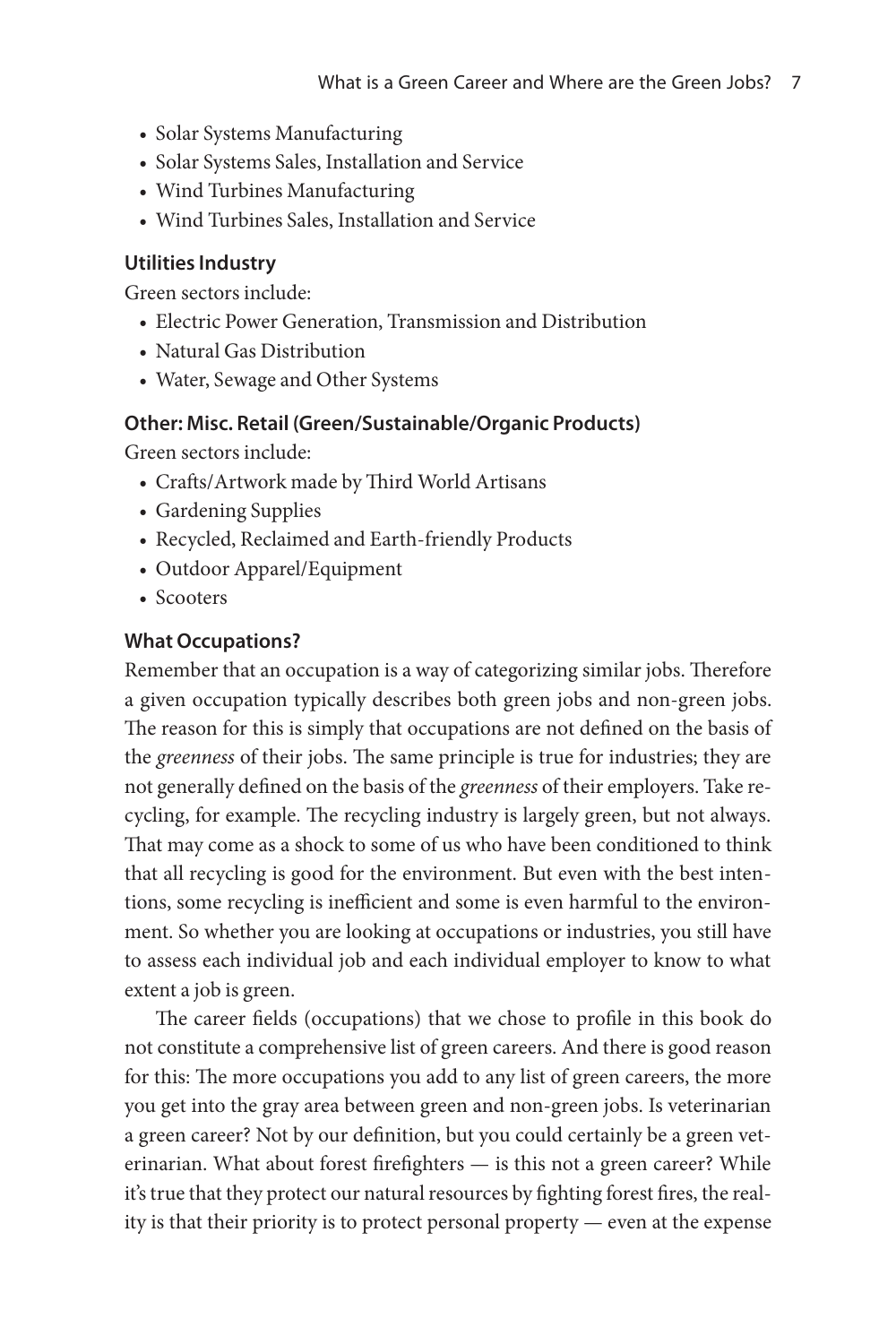of our natural resources. So, by our definition, this career field doesn't quite meet our green criteria. But that doesn't mean you can't be green *and* work as a forest firefighter. In fact, it should be said that it is equally noble to be a green individual working for a non-green employer, where you can use your skills and values to help your employer become meaningfully green. If not you, then who will do it?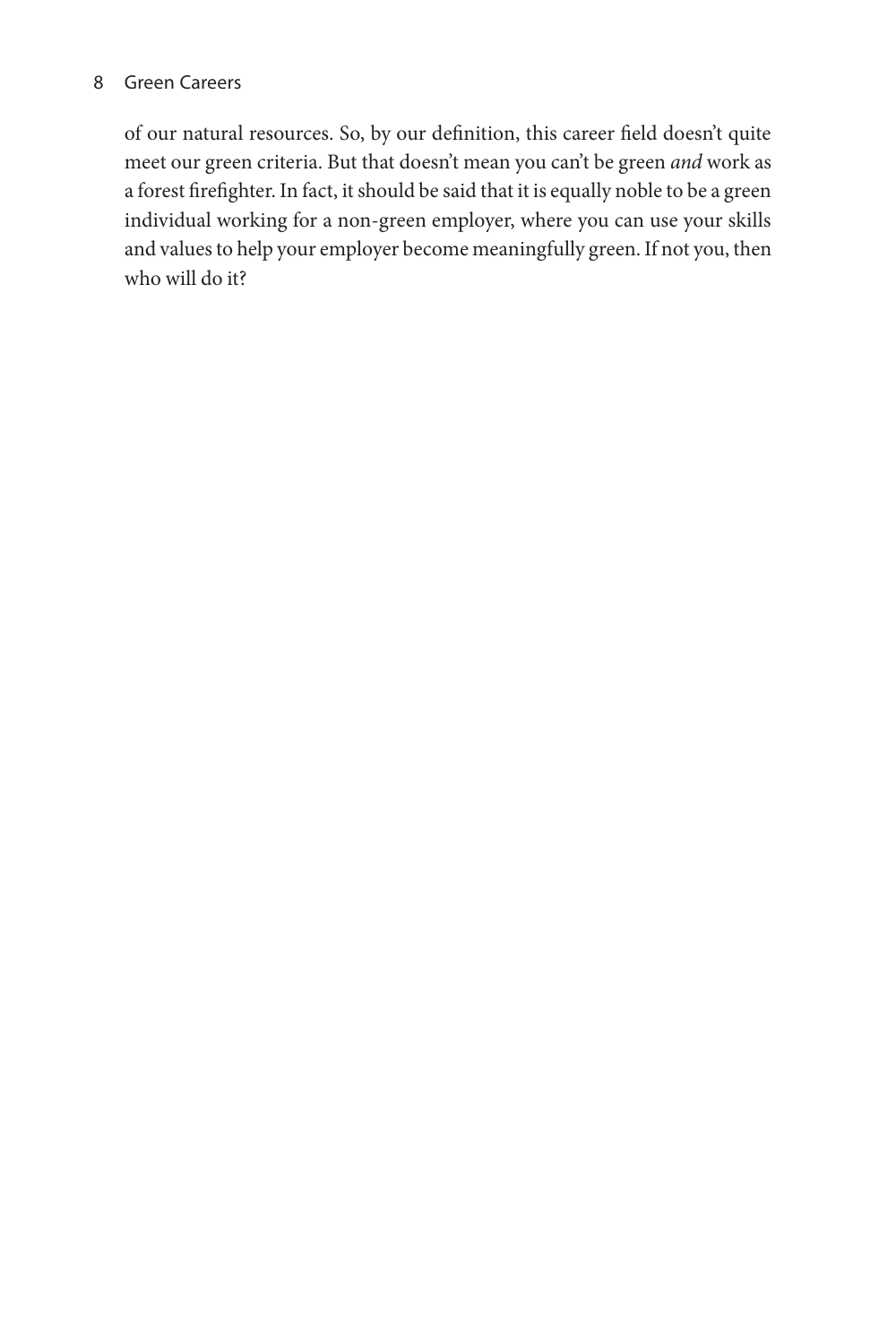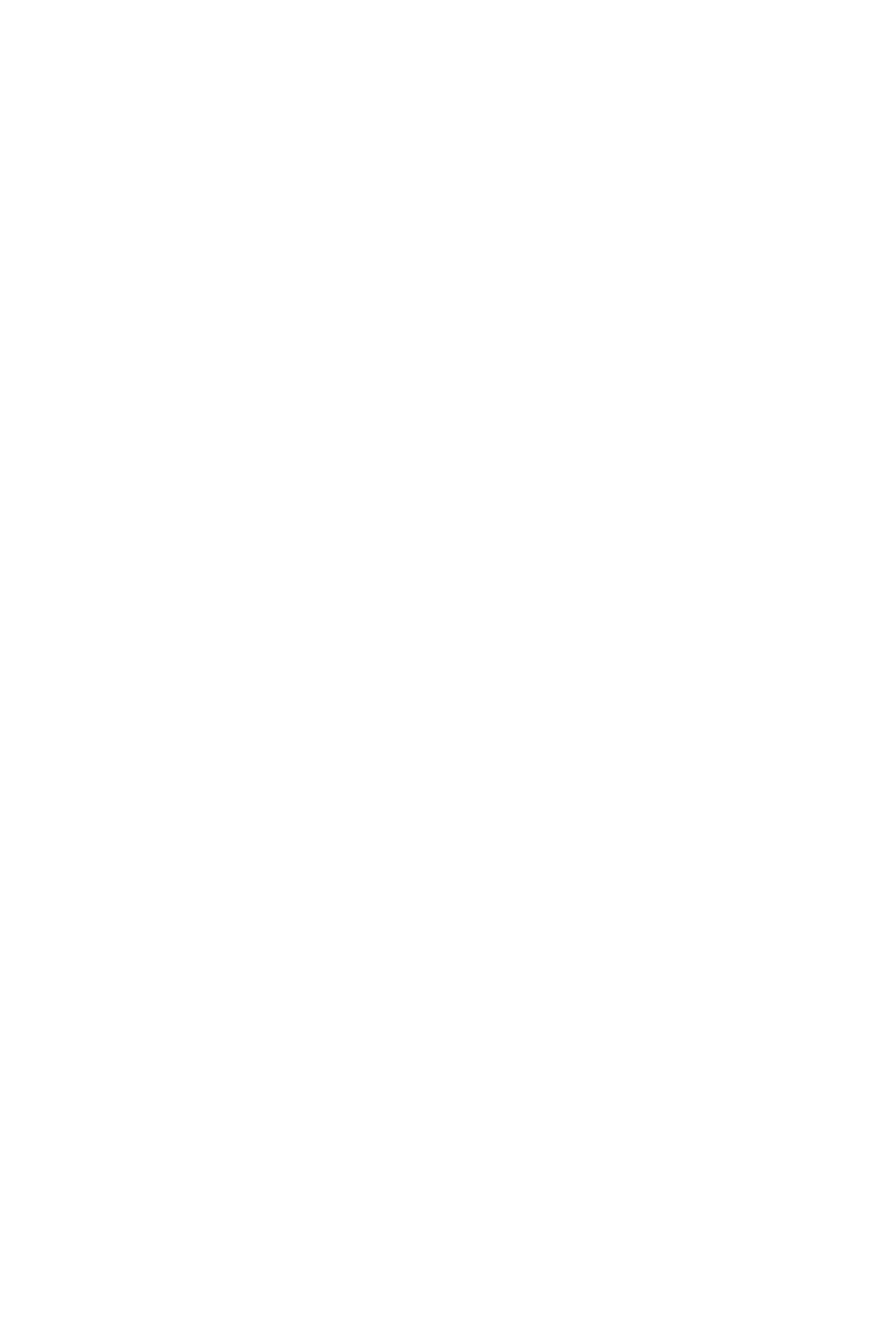

# Engineering Group

- ❍ Chemical Engineers, including Green Chemical Engineers
- ❍ Civil Engineering Technicians
- ❍ Civil Engineers, including Green Building, Irrigation/Reservoir and Waste Management Engineers
- ❍ Conservation, Biological and Agricultural Engineers
- ❍ Electrical Engineering Technicians, including Photovoltaic, Wind and Biomass Energy Technicians
- ❍ Electrical Engineers, including Recycling, Solar/Photovoltaic, Wind and Biomass Engineers
- ❍ Environmental Engineering and Pollution Control Technicians
- ❍ Environmental Engineering Professors
- ❍ Environmental Engineers, including Ecological and Air Quality Engineers
- ❍ Mechanical Engineers

# **Chemical Engineers, including Green Chemical Engineers**

Chemical engineers design chemical plant equipment and devise processes for manufacturing chemicals and products, such as gasoline, synthetic rubber, plastics, detergents, cement, paper and pulp, by applying principles and technology of chemistry, physics and engineering.

#### **Qualifications and Advancement**

A bachelor's degree in chemical engineering is the typical education requirement. However, a graduate degree is usually necessary for college and university teaching positions and for many jobs in research and development.

Entry-level engineers usually begin their careers as junior engineers, working under the supervision of experienced engineers. As they gain experience and knowledge, they generally advance to positions of greater responsibility. For engineers, advancement can lead to senior engineer, project manager, research and development manager and vice president for engineering. Some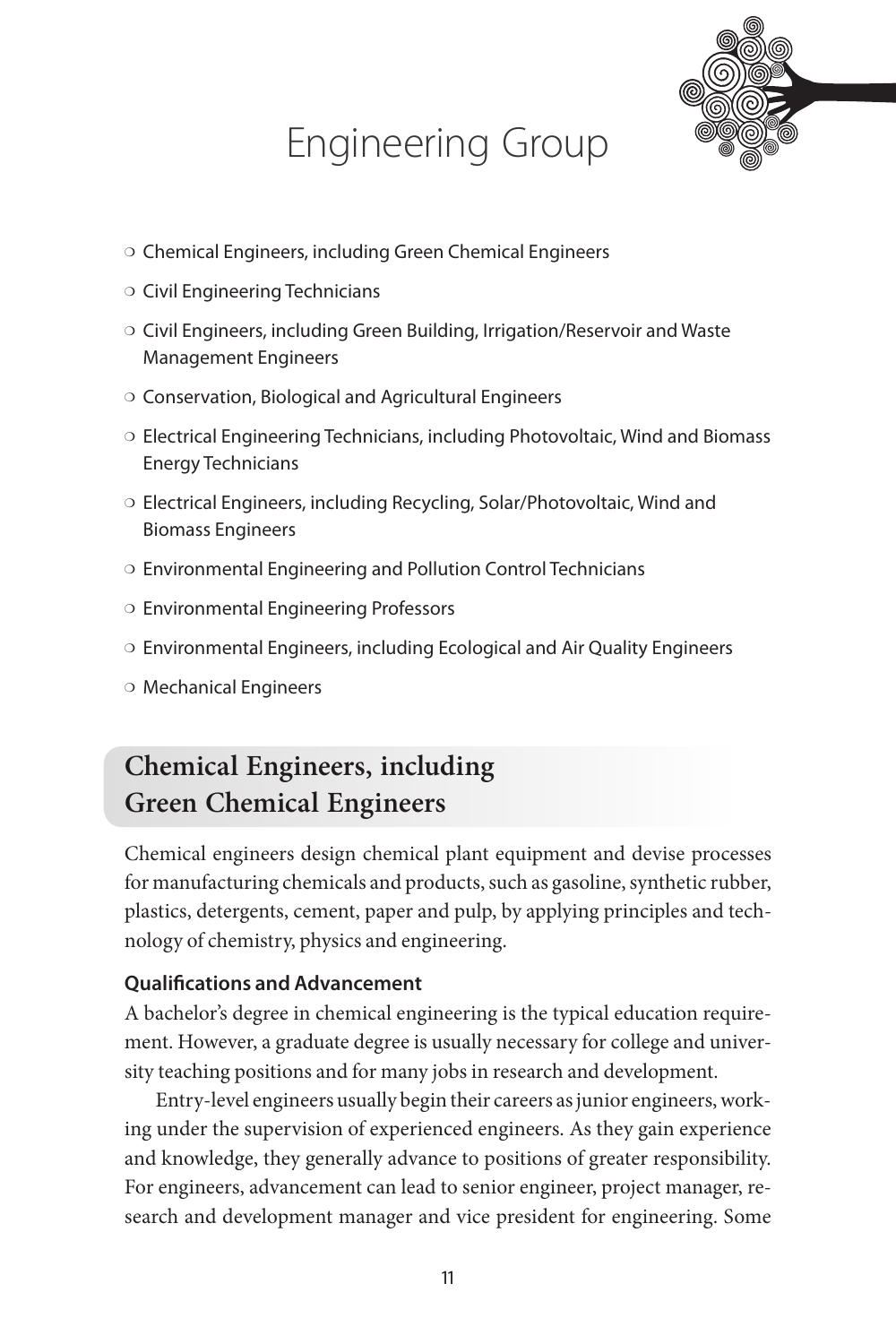become consultants or start their own engineering firms. Those with a graduate degree can also become college and university professors.

# **Salary Survey**

Median salary: \$78,860 (very high) Typical range: \$62,410 to \$98,100

# **Job Outlook and Employment**

Average growth is projected for this occupation in the US, from 30,444 jobs in 2006 to 32,842 in 2016. Although overall employment in the chemical manufacturing industry is expected to decline, chemical companies will continue to research and develop new chemicals and more efficient processes to increase output of existing chemicals. However, most employment growth for chemical engineers will be in service-providing industries such as professional, scientific and technical services, particularly for research in energy and the developing fields of biotechnology and nanotechnology.

# **Where the Jobs Are**

Research and development in the physical, engineering and life sciences (12.54%); Basic chemical manufacturing (11.09%); Resin, synthetic rubber and artificial synthetic fibers and filaments manufacturing (6.16%); Petroleum and coal products manufacturing (5.77%); Pharmaceutical and medicine manufacturing (4.86%); Federal government, excluding postal service (3.79%); Self-employed: 1.9%

# **Resources**

American Chemical Society (ACS): portal.acs.org American Institute of Chemical Engineers (AIChE): aiche.org Engineering Central: engcen.com Green Chemistry Institute: chemistry.org National Society of Professional Engineers: nspe.org O\*NET OnLine: online.onetcenter.org (see chemical engineers) US Dept. of Labor, Bureau of Labor Statistics: bls.gov/oco/ocos027.htm



 $\overline{\mathbf{Q}_{\!\!\mathbf{A}}}$ **TONY KINGSBURY** 

 $\alpha$ Executive, Dow Chemical; Executive in Residence, Haas School of Business, University of California, Berkeley, from an interview with Jim in 2008.

*How did you get into this career field? What was your education and experience, including any green–related training or certification?*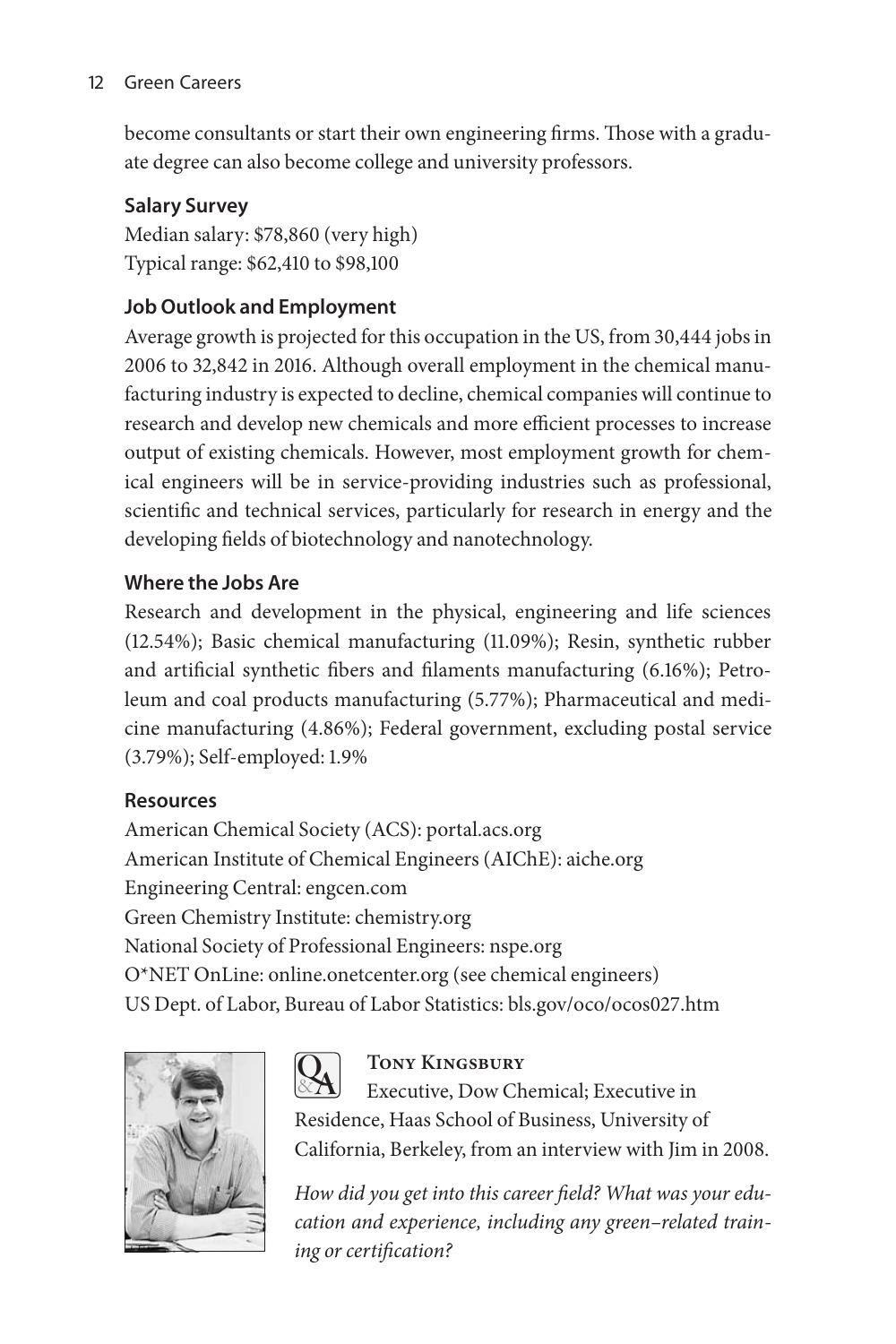My educational background is chemical engineering. My first job at Dow Chemical was actually in production — making plastics. As I worked in that environment, I kept asking more and more questions, like "What are the customers doing with the plastic we're making?" And that led to a technical troubleshooting/product development job where I worked with plastics customers. So in that job I would work with customers to figure out if there was something wrong with the way they were working with the plastic or if was there something wrong in terms of what Dow had supplied. In some cases, this meant there was a need for a new product to be developed to meet their needs. And that was a great job. I worked with folks in packaging, consumer electronics, toys, medical — a whole broad range of industry segments. And then, as environmentalism grew in late 80s, I asked if I could move into that area. More and more of our customers were asking: "How do we recycle this stuff?" "What do we need to be doing?" "What's Dow doing?" "How will this law being proposed affect me?" And I had a passion for that. I also had an interest in politics. You look how things have emerged in sustainability and in environmentalism, and there's a clear link between what's going on in the political realm and what's going on in business development. You can't separate the two. So, at the same time that my career was advancing through production and product development, I was also very much aware of what was going on from a political standpoint. I was working in Southern California at the time, so I asked to get involved in lobbying up in Sacramento and with various industry groups that were working on things which gave me a greater insight into how the twists and turns of all this were going. And then, one thing led to another.

# *What is your current job title and how would you describe the work you do in a typical day? What are your most common tasks, including those that make yours a green job?*

There's what I'm doing now, and then there's what I was just doing. Right now, I am on loan from Dow Chemical to the University of California, Berkeley to start up a new sustainability program. That also includes teaching a graduate class on measuring sustainability. But to get here, I spent 25 years at Dow Chemical. My last role at Dow was as their global plastics sustainability leader — looking at sustainability in plastics on a global basis for Dow, which is the largest plastic manufacturer in the world. Right now my official title is executive in residence at the Haas School of Business at UC Berkeley. I'm starting up what we're calling the sustainable products and solutions program, which is a multidisciplinary program with start-up funding provided by the Dow Chemical Company Foundation. Not from the company, but from the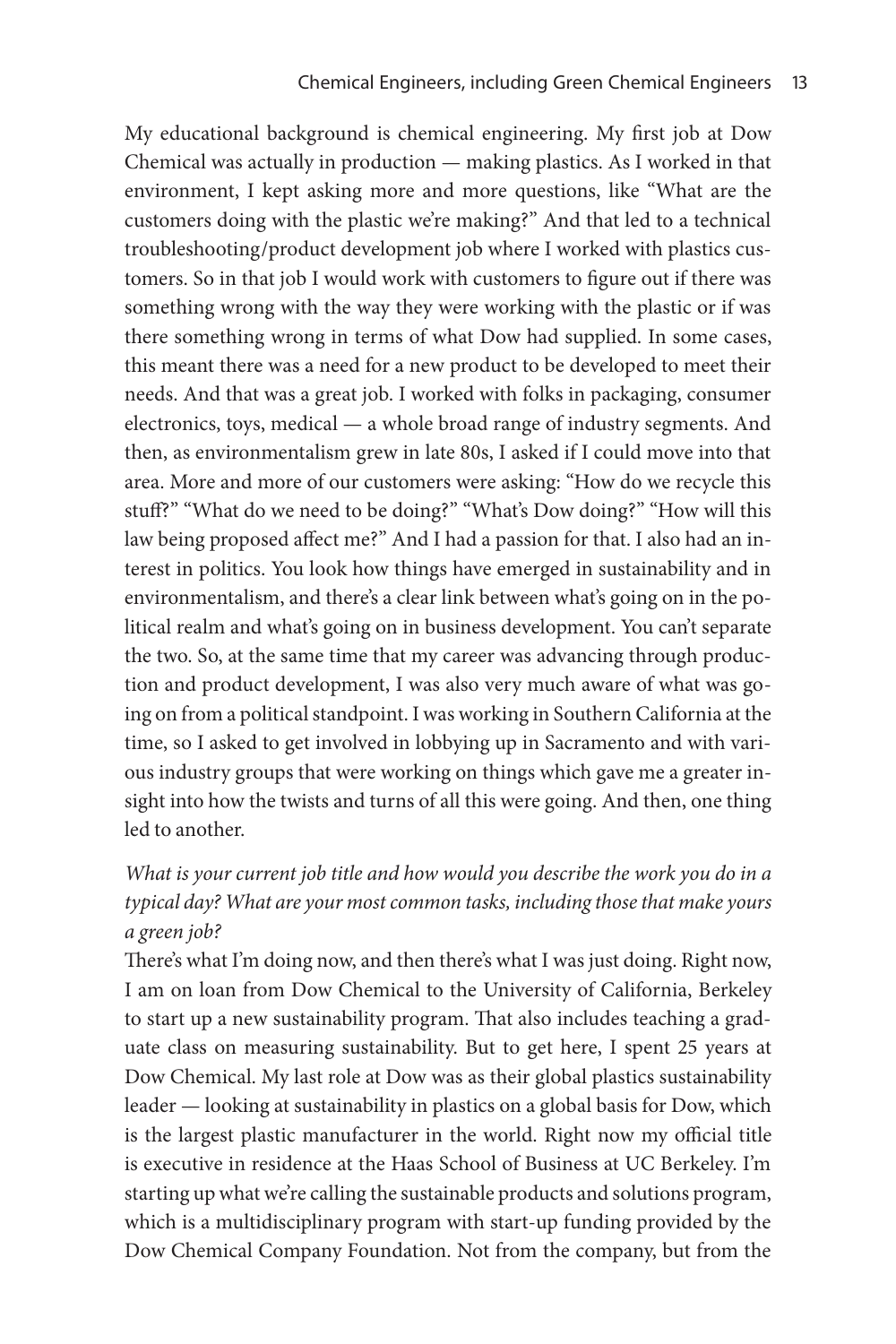foundation. They asked me to come here and get it up and rolling for the first couple of years.

# *If you could give advice to a young person who wants to work in this career field someday, what would you tell them? How can they best groom themselves for this field?*

Build a broad base of work experience wherever you can. If you look at the dynamics of what's going on in the world and what's going on in society, then being able to deal with multiple industries and with multiple people within a company is helpful. To be able to talk to the business folks, the technical folks, the marketing folks and the public policy folks — any chance you have to interact with all those folks is valuable experience. And that's beneficial, because to truly come up with sustainable solutions you have to think about all of those various aspects. You can't just think about one area, anymore, which kind of goes back to what I'm trying to do here at UC Berkeley with this program. We're trying to break down some of the walls that exist here on campus. For example: where chemistry just does chemistry and doesn't look at the business aspects of what they're doing. They need to think about the business aspect, and we need to get the business people talking with the chemistry people, talking with the engineers and so forth, so that we can come up with a viable sustainable solution at the end of the day. The world is the marketplace. You never know where your competition is going to come from. You never know where your products are going to come from. So you have to think globally. Read the *Economist*, the *New York Times*, the *San Francisco Chronicle*. Also, travel to expand your view of the world.

# *What kind of career advancement opportunities can one expect in this field? What kind of salary range would reflect that career path (from entry-level to the more advanced position)?*

I would suggest starting with a technical degree. With that, you can always go into business or into public affairs or public policy. But if you get a degree in public policy or public affairs, it is extremely difficult to go into a technical area. Chemical engineering is one example of a technical degree. Mechanical engineering is another. Chemistry is yet another. Even things like toxicology and public health. Dow Chemical's current vice president of sustainability has a PhD in public health and toxicology from Harvard. So from a careerpath standpoint, you can go anywhere you want, or you can stay on the technical side and work on a specific area that may become your specialty. But by the same token, if you've got talents in some of these other areas, you can move up the ladder. You can start as a basic engineer or chemist and you've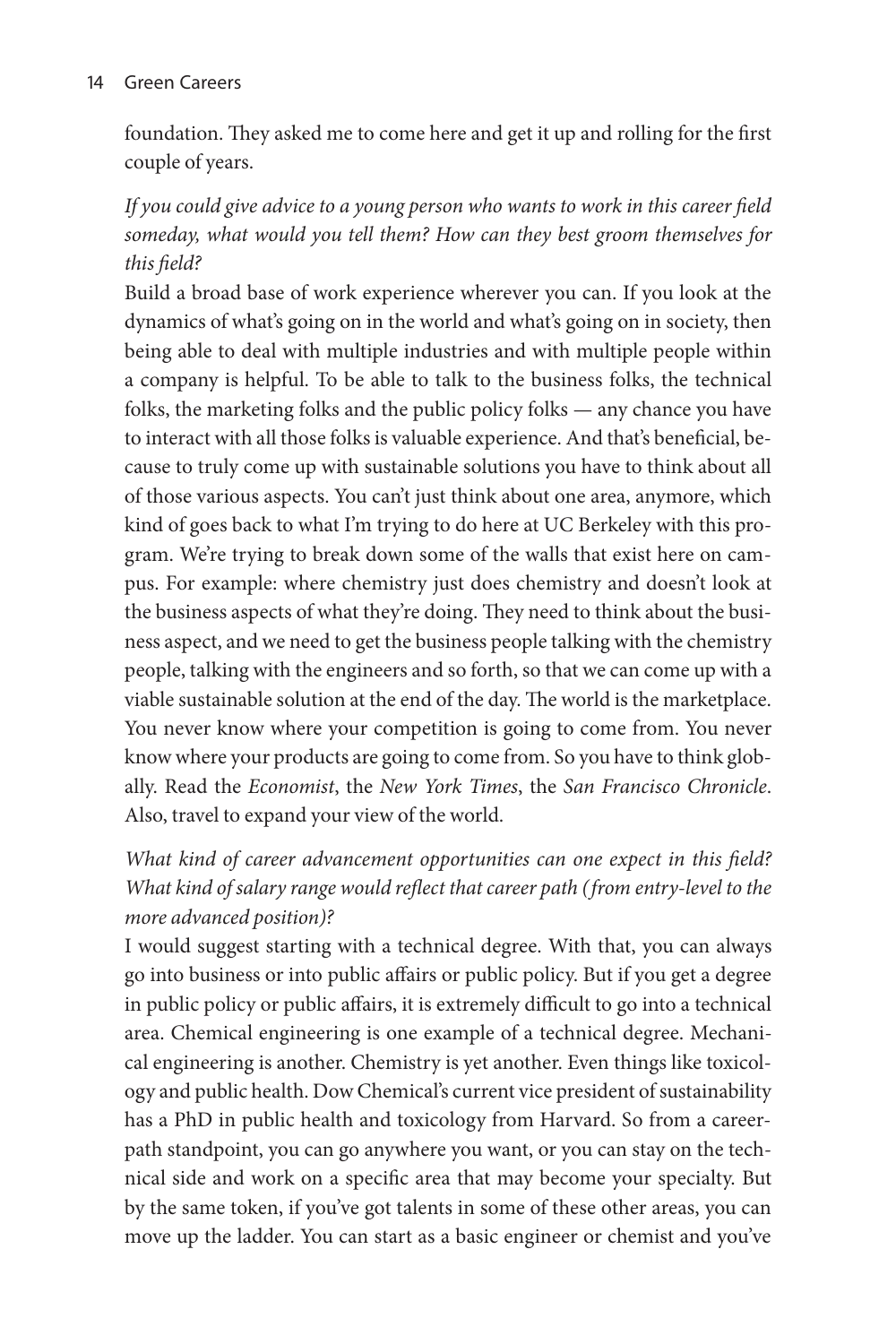got a good starting salary. Then you can look at senior management positions at \$150,000 or more per year. A chief sustainability officer can be well over \$200,000 per year.

# *In your opinion, what are some of the best schools, degrees and certificates for jobs in this career field, including green–specific training?*

Obviously UC Berkeley is an excellent school. But there are a lot of great schools out there. It is important to pick a quality school for the subject you are majoring in. Beyond that, make sure you are comfortable with the professors and staff you will be working with. Look for schools that offer you the ability to take classes and explore your interests in areas like business or politics — in addition to your science degree. I have a chemical engineering degree from Oregon State, and I had the opportunity to do a lot of things outside of chemistry and chemical engineering, and that expanded my horizons. So I think that's what you want to look for in a school. Obviously the popular schools for engineering are a bonus in terms of recruiting opportunities, but look for schools that also give you the opportunity to think outside the box. I think schools like Arizona State, that are trying to integrate sustainability into a broad spectrum of class offerings, will be helpful for students that want to get into this area in their careers. Also, look for opportunities to volunteer outside of the school experience. Internships are great, but if you can't do something on the social side of sustainability, and if you enjoy the political side, volunteer and get involved in these things. I think that's the kind of stuff that not only looks good on a resumé, but also gives you a sense of what you want to be engaged in and what kind of company you want to work for in the future. One of the things I always tell people is that I had great summer jobs in college. And one of the things I found out from my summer jobs was not so much what I wanted to do when I graduated, but what I didn't want to do. As far as what degree, I think that you can go far with a bachelor's degree. My advice would be to get your bachelor's degree and get into the working world before you pursue a master's degree. I wouldn't recommend jumping right into a master's program unless you really know what it is you want. With some work experience, you may decide that you need to pursue something on the business side, like an MBA.

#### *How does someone without previous experience in this career field land a job? What are the best strategies for job-hunting in this field?*

These days you need to search for jobs both online and offline. Online job searching is a key tool in looking for positions. But I also think networking is a key thing. Pursuing internships and summer jobs in areas that you are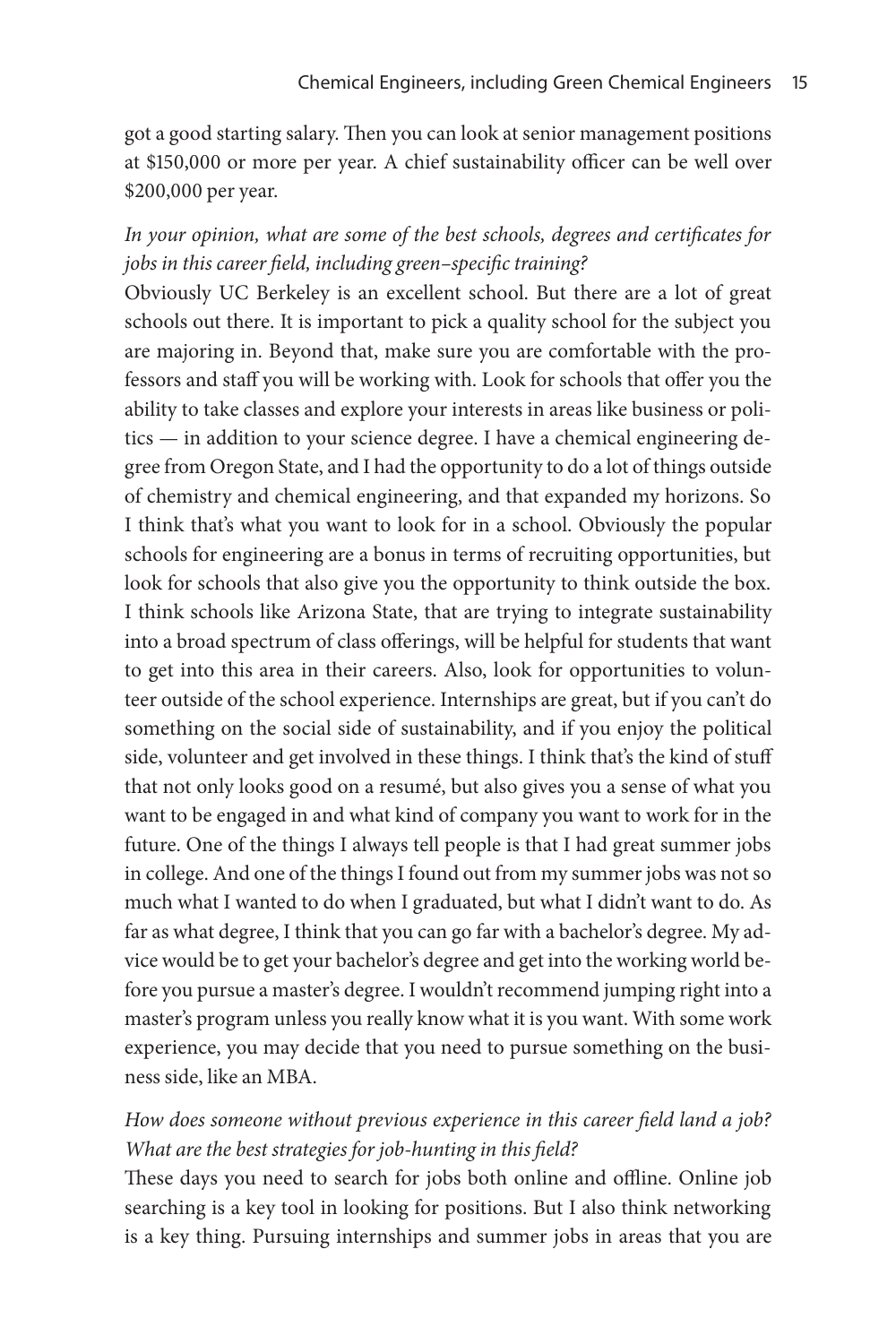interested in is an awfully good way to get an "in" with a company. And if not with that company, maybe they don't end up hiring the summer that you graduate, for example, but if you've made good contacts there, those folks can get you in touch with other folks who might be hiring. So the networking side of things is critical.

*Are there any professional associations that you would recommend joining?*  There are all sorts of associations for technical folks. So pick your favorite: chemical engineering, or AIChE; chemistry, or ACS; mechanical engineering; industrial engineering or whatever. And getting really involved in these organizations also shows that you're a leader. And it presents the opportunity to network with folks who are engaged in what they're doing.

*What emerging careers do you see developing now and into the future for this career field? What new technologies will have the greatest impact on this field?*  The whole energy area is a huge area of opportunity and will include many opportunities for chemical engineers, chemists and mechanical engineers. The jobs could be related to power, or to transport, or to design, or to energy storage. Or, on the other side of it, if you think about climate change as it relates to energy, how do you siphon off the  $CO<sub>2</sub>$  and store it so that it's not released into the atmosphere? That's a huge opportunity for chemists, chemical engineers and the whole engineering field in general. And all of those fields need great thinkers. And bio-derived fuels — what makes sense from a sustainability standpoint? There has been a lot of criticism lately of ethanol from corn. For example, can we afford to divert half of our corn crop to making fuel while the world starves? I'm guessing the answer is no, we can't. So what are the other things we can do without using food crops and food acreage to supply bioderived fuels? Energy conservation is going to need a lot of engineering and chemistry behind it. Even things like toxicology, with chemists getting into the whole toxicology area. If you look at what's happening in Europe, there's a law that basically says chemistry tests have to be done and approved before you can put a product on the market. So that's going to lead to huge opportunities in terms of being able to evaluate those things and to predict what's going to be successful or not. And we're going to have to change how we use materials, how we recycle materials and how we reuse materials. That kind of thing is going to lead to great opportunities. At the same time, you're going to need chemists and chemical engineers and engineers to think about the business side of all this. At the end of the day, how do you make money doing these things? And think about the global aspects of where the stuff is manufactured and used. What are the end-of-life implications of making this? What are the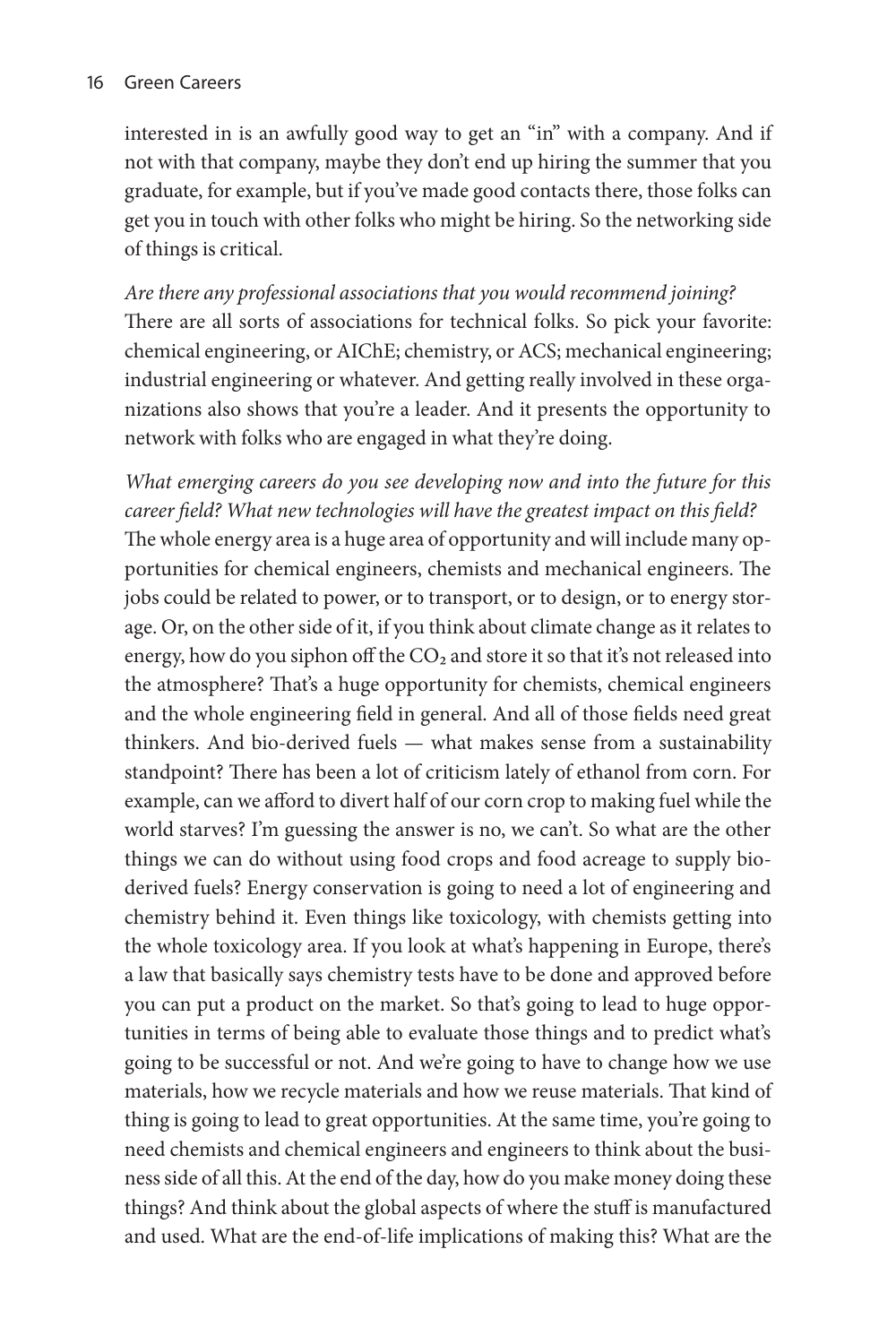social implications of this stuff being made by 11-year-olds in a third-world country? We live in a world where you have to look at all three legs of that sustainability stool.

#### **Resources from Q&A**

American Chemical Society (ACS): portal.acs.org American Institute of Chemical Engineers (AIChE): aiche.org Arizona State University: asu.edu Dow Chemical Company: dow.com *Economist*: economist.com Harvard University: harvard.edu *New York Times*: nytimes.com Oregon State University: oregonstate.edu San Francisco Chronicle: sfgate.com/chronicle/ University of California, Berkeley | Haas School of Business: haas.berkeley.edu

# **Civil Engineering Technicians**

Civil engineering technicians apply theory and principles of civil engineering in planning, designing and overseeing construction and maintenance of structures and facilities under the direction of engineering staff or physical scientists.

# **Qualifications and Advancement**

An associate's degree in civil engineering technology or a related field is the typical education/training requirement. Although employers don't usually require engineering technicians to be certified, such certification can provide job-seekers with a competitive advantage. The National Institute for Certification in Engineering Technologies has established a voluntary certification program for civil engineering technicians.

Entry-level engineering technicians usually begin by performing routine duties under the close supervision of an experienced technician, technologist or engineer. As experience is gained, they are given more difficult assignments with decreasing supervision. Some civil engineering technicians may become supervisors. Some others will go on to complete a bachelor's degree and become professional engineers.

# **Salary Survey**

Median salary: \$40,560 (high) Typical range: \$31,310 to \$51,230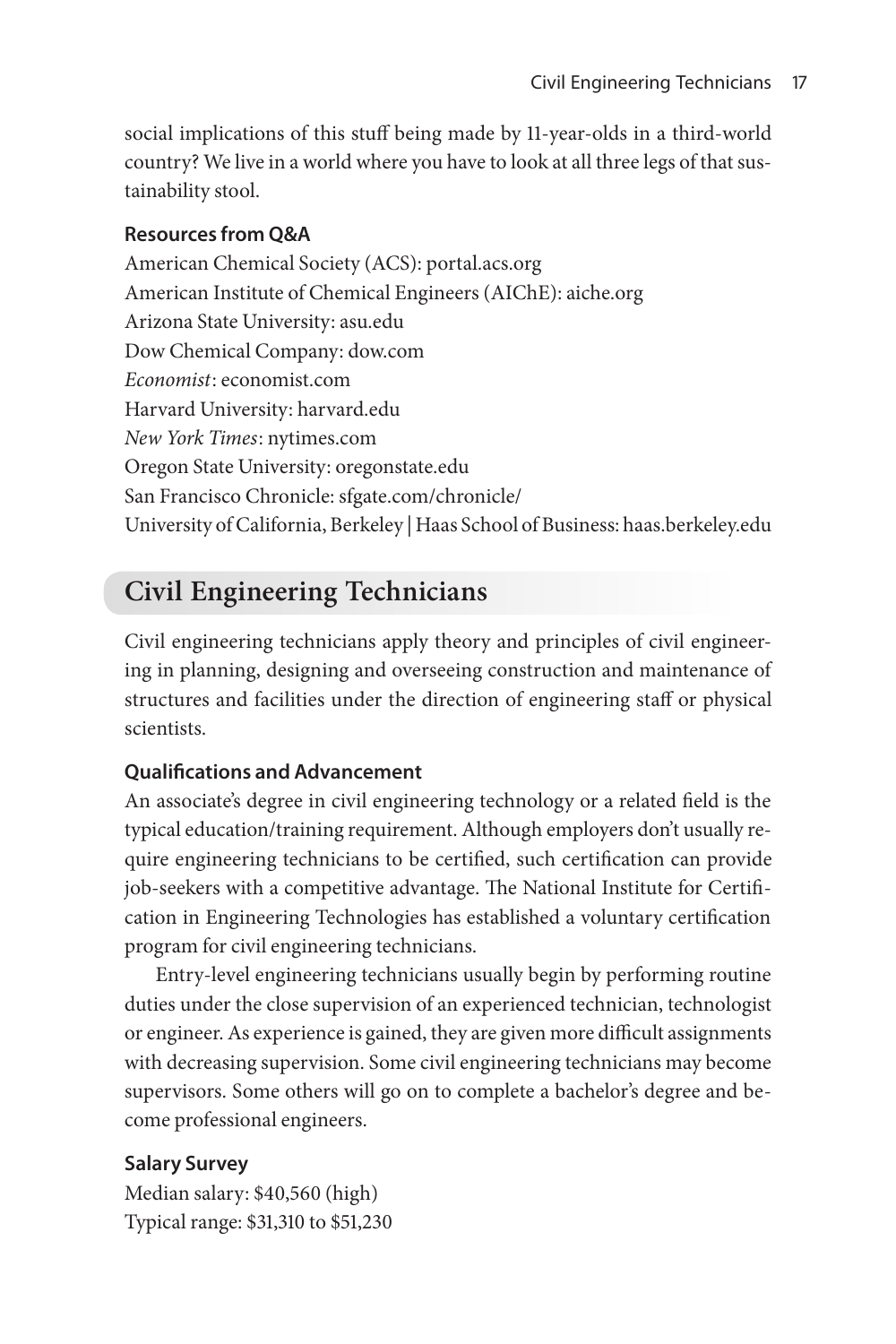# **Job Outlook and Employment**

Average growth is projected for this occupation in the US, from 90,650 jobs in 2006 to 99,888 in 2016. Spurred by population growth and the related need to improve the nation's infrastructure, more civil engineering technicians will be needed to expand transportation, water supply and pollution control systems, as well as large buildings and building complexes. They also will be needed to repair or replace existing roads, bridges and other public structures.

# **Where the jobs are**

State government (25.45%); Local government (17.54%); Testing laboratories (3.33%).

#### **Resources**

National Institute for Certification in Engineering Technologies (NICET):

nicet.org Natural Resources Conservation Service (NRCS): nrcs.usda.gov American Society of Certified Engineering Technicians (ASCET): ascet.org O\*NET OnLine: online.onetcenter.org (see civil engineering technicians) US Dept. of Labor, Bureau of Labor Statistics: bls.gov/oco/ocos112.htm See also resources for civil engineer



 $\alpha$ **QA** GEORGE A. RILEY, JR.<br>Civil Engineering Technician, Natural Resources Conservation Service, from an interview with Alice in 2008

*How did you get into this career field? What was your education and experience, including any green-related training or certification?*  Well I always had a great love of the outdoors

and was always in the creek or woods with my best friend while growing up. I caught and released my first fish at age six, and the beauty and spectacular power of the moment has inspired me ever since. Growing up on a farm allowed me to gain an appreciation of the environment, the connection and relationship of all life. When in school, I thrived with the Earth Science classes. I started going to a community college and was able to get into a special program that helped by providing jobs for students with state and federal agencies. I worked with the USDA Soil Conservation Service, now the Natural Resources Conservation Service (NRCS).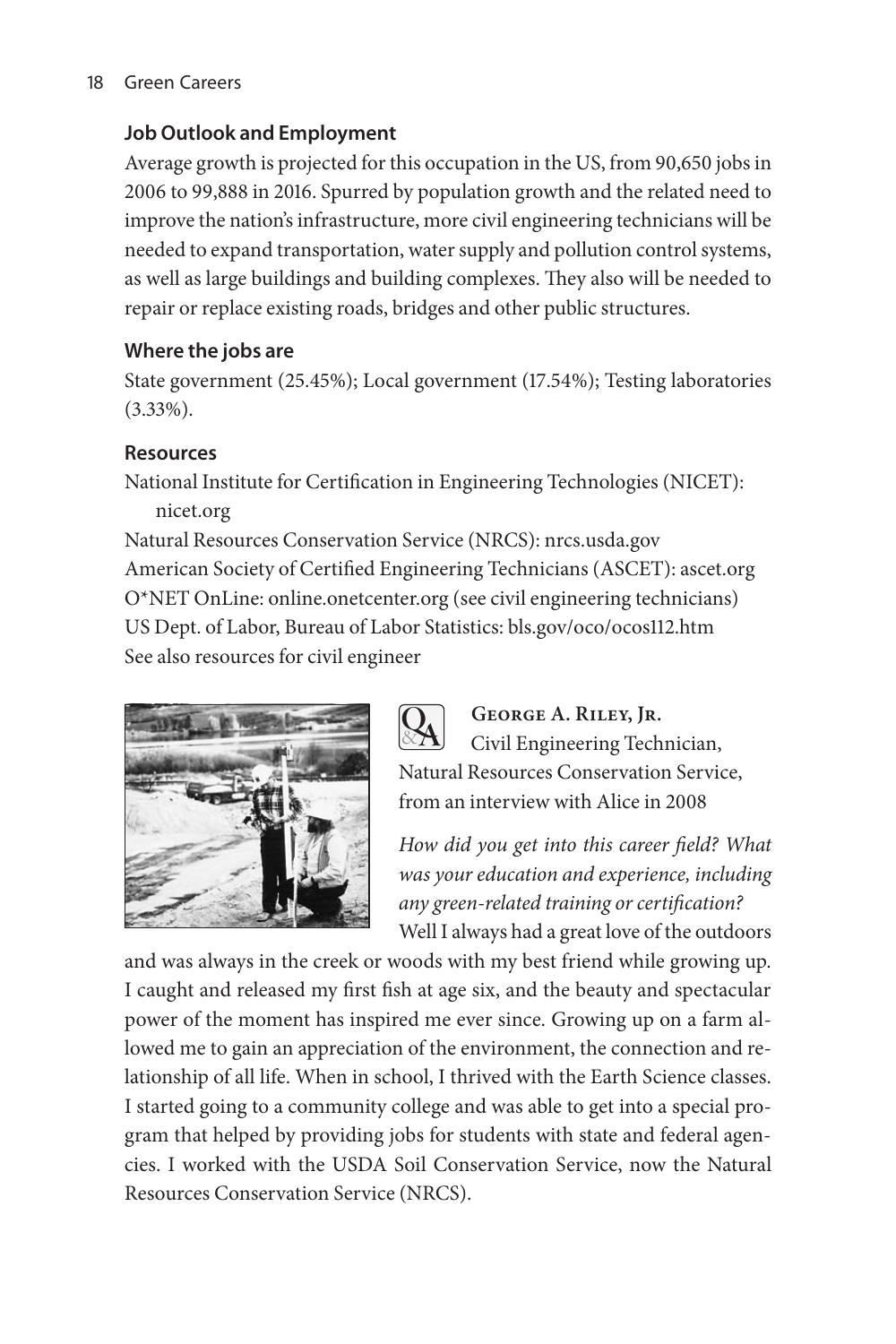The great thing about these agencies was that they provided a very good training program, and they encouraged your participation. They also had programs to advance your education, but this would require a career change into the management field. I never took advantage of this because I wanted to work one on one with the local landowners, get my hands dirty and see the positive benefits of our working together. I enjoyed that down-to-earth communal, plus it kept me close to the outdoors — which I love so much. I only had 1.5 years of community college in forestry and geology. But I had a fair knowledge and experience working on farms prior to going to college, and that aided in understanding the issues faced by the farm community.

# *What is your current job title and how would you describe the work you do in a typical day? What are your most common tasks, including those that make yours a green job?*

I'm currently a civil engineering technician; prior to that, I did a lot of farm planning, developing management systems and operation plans, along with some engineering practice designs. Now all I do is engineering designs and practice installations and assist resource planners with best-fit engineering methods to solve resource concerns. Generally, I'm either in the field collecting design data, in the office running through design computations and developing project designs or in the field reviewing planned designs with the landowners or assisting with the installation of the designed projects. Most of our projects will have significant positive impacts on the environment, which is great, but most of the time when working with farmers — these are side benefits for them. It's great when you can design a project that will collect waste that may be going into a stream or ditch and, at the same time, create an opportunity for farmers to benefit their crop production. At the same time, you helped clean up the streams and improved the habitat for so many critters.

# *If you could give advice to a young person who wants to work in this career field someday, what would you tell them? How can they best groom themselves for this field?*

You definitely need to get a degree to get hired with most agencies. But going to school also provides job opportunities, as there are some programs out there where one can do summer work with the agencies and go to school during the winter. This gives both parties a chance to check each other out to see if this would be a desirable career opportunity or not. Take soil classes, geology, math and engineering classes. We do a lot of survey work, and that field has changed so much with GPS and all the other electronic gadgets out there.